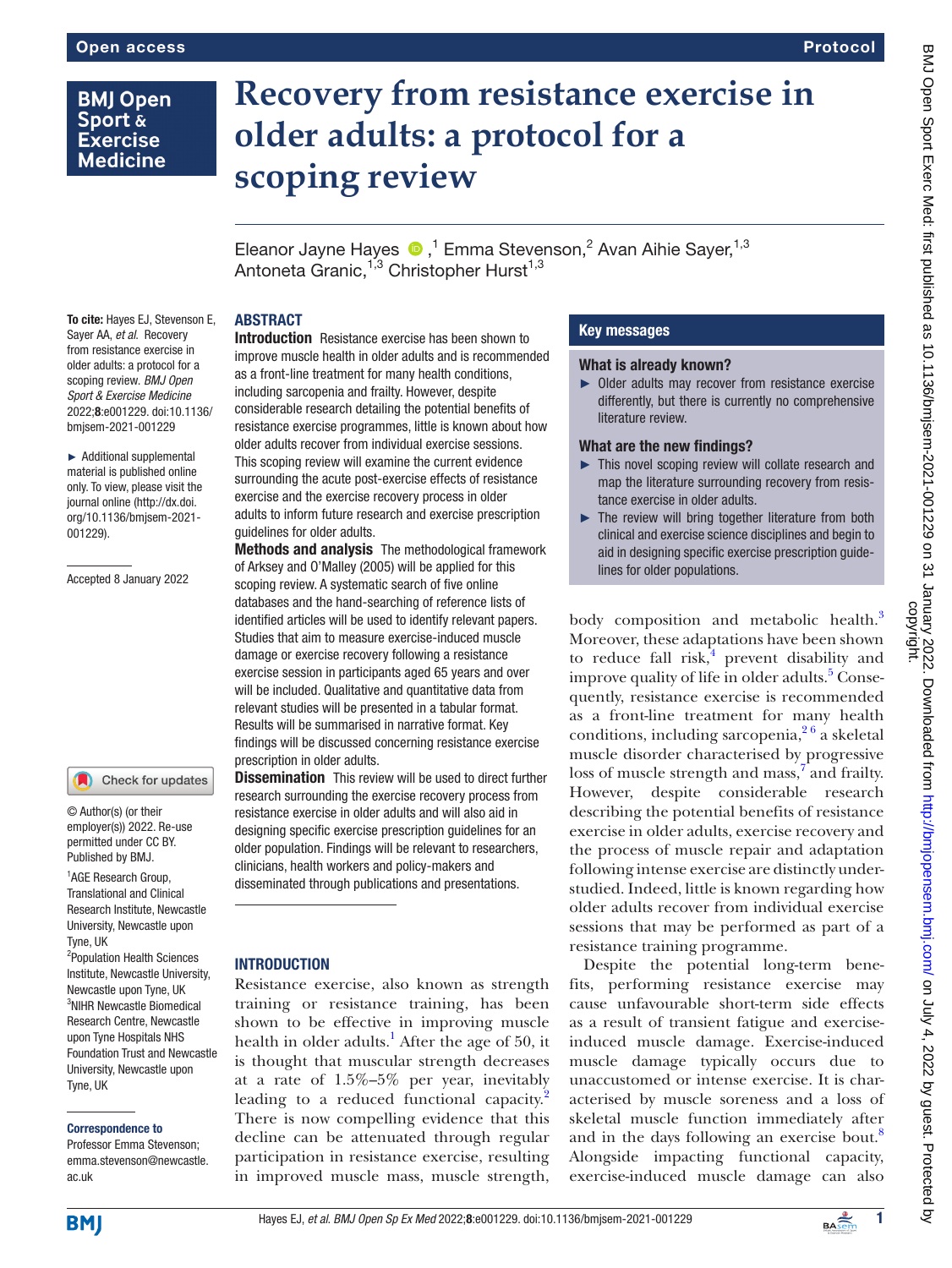reduce exercise capacity and interfere with the sense of force production and limb position $9$  for up to 14 days after exercise.<sup>[8](#page-4-6)</sup> To directly measure damage to the skeletal muscle, assessment of a muscle biopsy under a microscope is required. However, the procurement of a muscle biopsy is not always feasible, practical or ethical. Therefore, symptoms of muscle damage are often used to quantify the extent of muscle damage indirectly.<sup>[10](#page-4-8)</sup> These symptoms include loss of muscle strength and power, muscle soreness, increased limb circumference and blood markers of muscle damage such as creatine kinase and myoglobin. $11-13$  Generally, these symptoms are caused both by structural damage within the skeletal muscle occurring during the exercise and by a prolonged inflammatory response in the following days.  $811$  The duration and magnitude of these symptoms are variable. They depend not only on the training intensity, $^{14}$  the muscles used<sup>15</sup> or the contraction type.<sup>16</sup> They may also be heavily influenced by individual characteristics such as training status,  $^{17}$  nutrition,  $^{18}$  $^{18}$  $^{18}$  sex $^{19}$  and age.  $^{20}$  These symptoms may be particularly impactful in older adults where there is already some age-related decline in functional capacity.

Traditionally, resistance exercise has been performed by athletes to improve physical performance. As such, a large proportion of the literature surrounding exercise recovery and muscle damage is concentrated on younger adults. According to the theory of adaptation, $2^{122}$  the recovery period is considered highly important when prescribing exercise programmes that aim to produce distinct physiological changes through repeating cycles of muscle damage and repair. Generally, literature in younger adults seeks to understand the muscle damage and recovery cycle to optimise training adaptations for sporting performance, but this may not be as relevant for an older population. Indeed, some literature suggests that ageing results in greater muscle damage and that the time course of the exercise recovery process could be prolonged with age.<sup>23</sup> These potential differences cast doubt on the applicability of pre-existing research with younger participants. Additionally, advancing age presents a range of alternative considerations when designing exercise programmes. The psychological $^{24}$  and physio-logical<sup>[25](#page-4-20)</sup> way in which exercise-induced muscle damage is experienced may present challenges to older adults that are not deemed relevant in younger individuals.

The main aim of resistance exercise for older adults is maintaining muscle mass and strength. Yet, any transient decrements in physical functioning resulting from intense exercise in these individuals could hinder their ability to perform habitual activities such as climbing a flight of stairs or acutely increase their risk of falls. $26\frac{27}{7}$  Therefore, while optimising exercise prescription for training adaptations remains essential, we must also consider the effects of resistance exercise on individuals with lower physical functioning and their ability to cope with symptoms of muscle damage in the days following exercise. A greater understanding of this topic is needed to establish how these symptoms may interact with the daily lives

BMJ Open Sport Exerc Med: first published as 10.1136/bmjsem-2021-001229 on 31 January 2022. Downloaded from http://bmjopensem.bmj.com/ on July 4, 2022 by guest. Protected by<br>copyright. BMJ Open Sport Exerc Med: first published as 10.1136/bmjsem-2021-001229 on 31 January 2022. Downloaded from <http://bmjopensem.bmj.com/> on July 4, 2022 by guest. Protected by

of older individuals, the optimal frequency of resistance training considering the time course of exercise recovery, and how they affect continued engagement with resistance exercise. Indeed, optimising training adaptations to maintain muscle strength with advancing age while mediating any adverse effects of exercise-induced muscle damage should be an important aim of all exercise prescriptions for older adults.

This scoping review will map the current evidence surrounding exercise-induced muscle damage and recovery from resistance exercise in older adults. Specifically, this review aims to establish; (a) which population groups have been studied; (b) how the exercise recovery process has been characterised; (c) what acute post-exercise effects of resistance training have been documented in older adults; (d) the time course of exercise recovery in older adults and (e) what variables (if any) have been shown to alter the exercise recovery process in this population.

### METHODS AND ANALYSIS

This review protocol will be reported in accordance with the guidance from the Preferred Reporting Items for Systematic Reviews and Meta-Analyses extension for Scoping Reviews (PRISMA-ScR).<sup>28</sup> The review will report on the current state of the literature regarding the acute effects of resistance exercise in older adults. It will follow the framework for scoping reviews first outlined by Arksey and O'Malley<sup>29</sup> and further refined by the Joanna Briggs Institute.[30](#page-4-24) This framework requires the following steps: (a) identifying the research question; (b) identifying relevant studies; (c) study selection; (d) charting of the data and (c) collating, summarising and reporting the results.

### Identifying the research question

The overall aim of this review is to assess the current evidence surrounding exercise-induced muscle damage, and recovery from resistance exercise, in older adults. The research questions have been defined as follows:

- 1. Which population groups have been included in current research (eg, age, sex, training status) and what are the key characteristics of the resistance exercise undertaken (eg, intensity, volume, contraction type)?
- 2. How has recovery been characterised? What are the key outcomes (both subjective and objective) that have been measured to quantify exercise-induced muscle damage and the exercise recovery process?
- 3. What are the acute post-exercise effects of resistance exercise, including physiological markers of exerciseinduced muscle damage and ability to complete daily tasks, and what is the time course for these effects?
- 4. Which variables have been shown to affect the extent of muscle damage and the time course of the exercise recovery process in an older population (eg, individual characteristics, nutrition, other recovery strategies)? We define the key terms of the research questions as follows: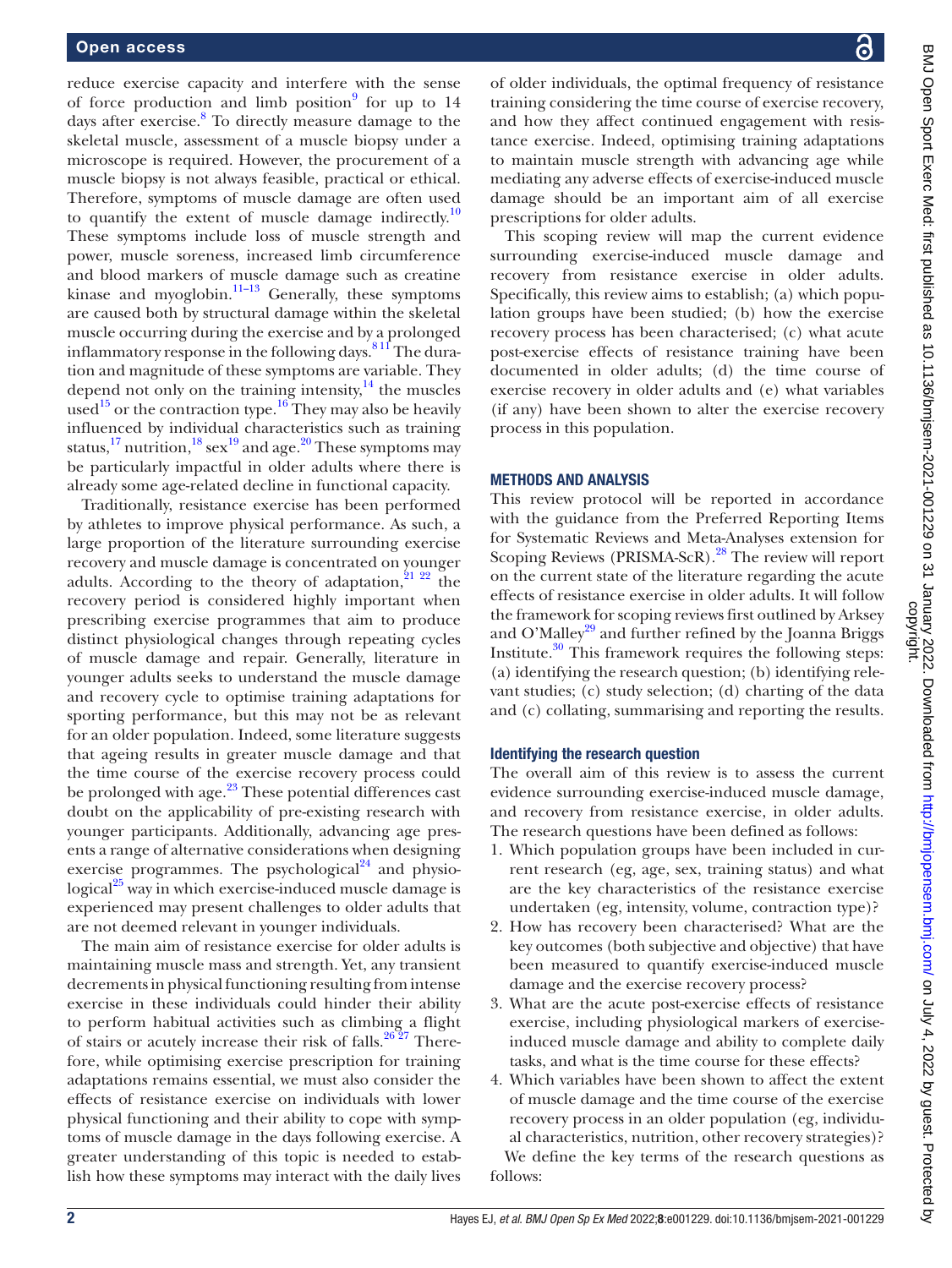- 
- *Resistance exercise*: any physical activity that produces skeletal muscle contraction(s) by using an external resistance or weight.
- ► *Exercise-induced muscle damage:* A temporary disturbance in the function or structure of skeletal muscles as a result of intense or unaccustomed exercise
- *Exercise recovery:* The process of resolving physiological and psychological disturbances that may occur due to performing an intense or unaccustomed exercise. This process begins once exercise has ceased.

For this review, we define the period during which exercise recovery occurs immediately after and up to 7days following the exercise session. We acknowledge that some symptoms of muscle damage may extend past this time frame after very intense exercise, but this is unlikely to be representative of exercise performed by an older population. This time frame will also allow us to ensure we are identifying studies that measure exercise recovery instead of chronic training adaptations.

# Identifying relevant studies

The following electronic databases will be searched using MeSH terms and free text: MEDLINE, Scopus, Embase, SPORTDiscus and Web of Science. In addition, reference lists of all identified articles will be screened for additional studies.

The search strategy will include terms related to the population of interest (ie, adults, older adults, elderly) in combination with the exercise mode (ie, resistance training, weight training, weight lifting, resistance exercise) and the outcomes of interest (ie, muscle damage, exercise recovery, muscle soreness, muscle function,

muscle strength, isometric strength, creatine kinase, inflammation, perceived recovery). The full search strategy is available in [online supplementary appendix](https://dx.doi.org/10.1136/bmjsem-2021-001229) [1](https://dx.doi.org/10.1136/bmjsem-2021-001229). Due to the nature of scoping reviews, the search will be designed to be as broad as possible to minimise the risk of missing relevant material. Studies will be included to meet the eligibility criteria set out in [table](#page-2-0) 1.

All primary research articles that meet the criteria will be included in the review. Studies that contain older adults of both sexes from all races/ethnicities, settings and geographical areas will be included. We will not exclude studies that contain a younger age group in addition to older adults. Although we will not require studies to exclusively include healthy, disease-free older adults, studies that have been conducted within specific clinical populations will be excluded. We will also exclude trials where there is no 'exercise only' condition (ie, where all conditions have received a recovery intervention) and where there is, therefore, no data on the participants usual response to resistance training.

Different outcomes than those stated in [table](#page-2-0) 1 may be used to measure exercise-induced muscle damage or exercise recovery. Any other parameter not mentioned in [table](#page-2-0) 1 that two reviewers agree to be assessing exerciseinduced muscle damage or exercise recovery will be included. We will consider any method used to measure these outcomes in the included studies (eg, for physical functioning, we will accept both the chair stand test and the timed up-and-go test).

<span id="page-2-0"></span>

| Study selection criteria<br>Table 1 |                                                                                                                                                                                                                                                                                                                                                                                                |                                                                                                                                                                                                           |
|-------------------------------------|------------------------------------------------------------------------------------------------------------------------------------------------------------------------------------------------------------------------------------------------------------------------------------------------------------------------------------------------------------------------------------------------|-----------------------------------------------------------------------------------------------------------------------------------------------------------------------------------------------------------|
|                                     | <b>Inclusion</b>                                                                                                                                                                                                                                                                                                                                                                               | <b>Exclusion</b>                                                                                                                                                                                          |
| Population                          | Older adults aged 65 years or over                                                                                                                                                                                                                                                                                                                                                             | Articles utilising specific clinical populations (eg. patients<br>with cancer).                                                                                                                           |
| Intervention                        | Performance of a resistance training session                                                                                                                                                                                                                                                                                                                                                   | There are no restrictions on the intensity of the<br>resistance training or the muscle groups used during<br>this exercise.                                                                               |
| Comparison                          | No comparator group is necessary                                                                                                                                                                                                                                                                                                                                                               | Nil exclusion criteria.                                                                                                                                                                                   |
| <b>Outcome</b>                      | All direct and indirect measures of acute muscle<br>damage and exercise recovery, including but not limited<br>to; muscle strength, physical functioning, muscle<br>soreness, muscle power, perceived recovery, creatine<br>kinase, inflammation, myoglobin, range of motion and<br>limb circumference.<br>Ultrastructural muscle damage will also be considered<br>as an outcome of interest. | Nil exclusion criteria.                                                                                                                                                                                   |
| <b>Publication Type</b>             | Published primary research studies, including both<br>qualitative and quantitative research.<br>Abstracts of unpublished studies for which authors<br>can be contacted and provide sufficient information to<br>enable accurate analysis.                                                                                                                                                      | Literature reviews.<br>Systematic reviews.<br>Meta-analyses.<br>Trial protocols.<br>Book chapters.<br>Text.<br>Conference abstracts.<br>Opinion papers.<br>Letters.<br>They are not published in English. |

BMJ Open Sport Exerc Med: first published as 10.1136/bmjsem-2021-001229 on 31 January 2022. Downloaded from http://bmjopensem.bmj.com/ on July 4, 2022 by guest. Protected by<br>copyright. BMJ Open Sport Exerc Med: first published as 10.1136/bmjsem-2021-001229 on 31 January 2022. Downloaded from <http://bmjopensem.bmj.com/> on July 4, 2022 by guest. Protected by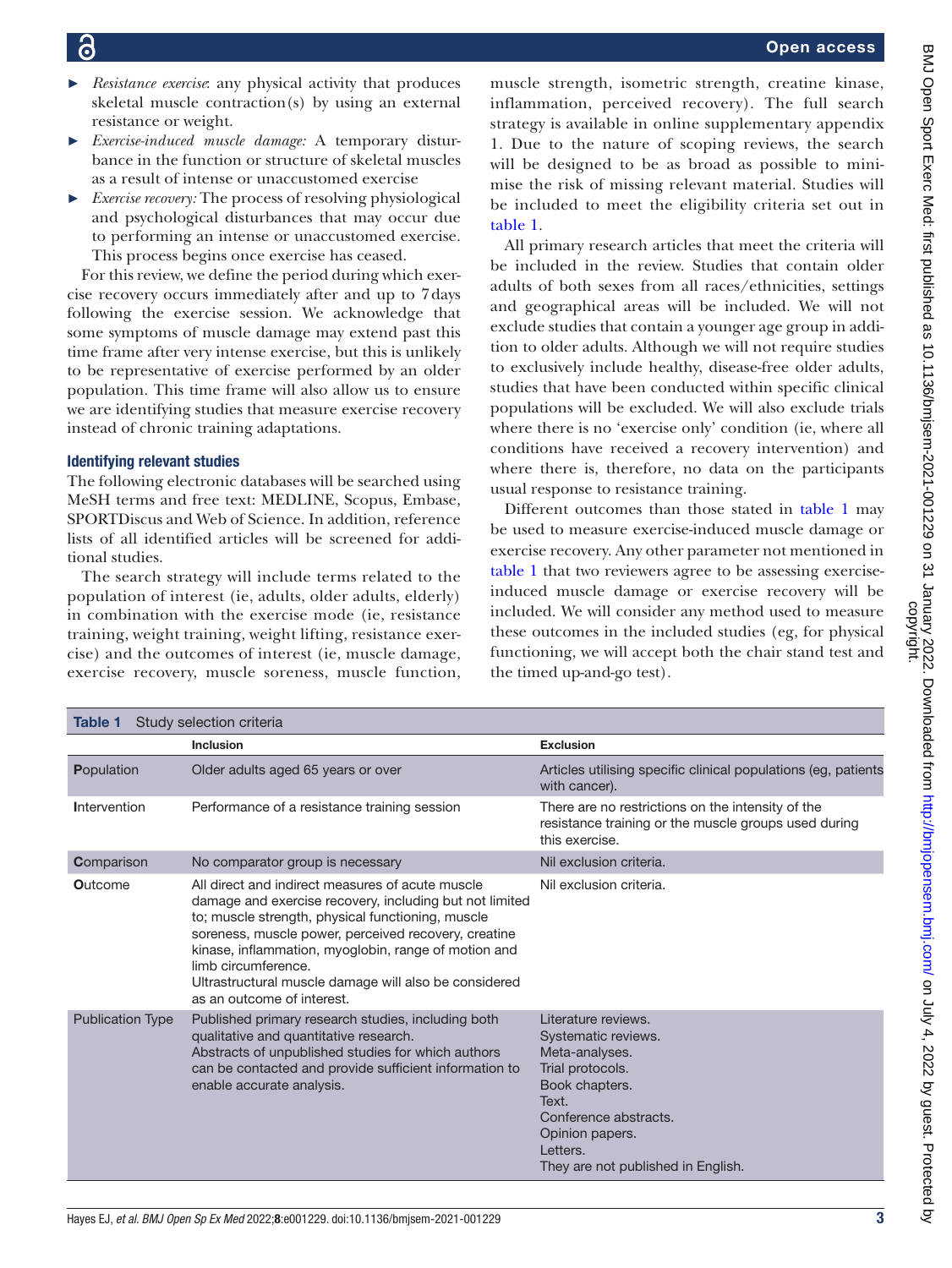#### Study selection

All eligible articles will be uploaded to Zotero 5.0, where duplicate articles will be removed. The authors will conduct the initial screening of the articles. To ensure the suitability of the selected studies for the research objectives, two reviewers (EJH and CH) will screen by title and abstract. Any excluded studies will be reviewed by a third reviewer (AG). If the eligibility of a study is not clear from the abstract, a full-text article will be obtained. Full-text screening of the subsequently selected articles will be conducted by two reviewers independently (EJH) and CH). Every effort will be made to obtain full-text articles of the selected articles, including web searching, contacting the necessary authors and consultation of a university librarian. Discrepancies between reviewers will initially be sought to be rectified by discussion. In the case of no resolution, a third reviewer (AG) will be asked to determine a consensus.

#### Charting of the data

Data will be extracted from all eligible studies using a standardised form to chart the data developed by three reviewers (EJH, CH and AG). As is the nature of a scoping review, this form may need continually reviewing by the reviewers throughout the data extraction process to ensure all relevant information is gathered to address the aim of the scoping review successfully. This form aims to gather all of the relevant information surrounding the exercise recovery process in older adults. Data will be charted by one author (EJH) and checked by a second author (CH). Any disagreements will be resolved first by discussion between the two reviewers or further adjudicated by the third (AG) if a unanimous decision is not made.

Information of interest will include the following:

- ► Study characteristics: year of publication, journal, aims and objectives of the study, study design, sample size, country of origin, study setting
- ► Participant characteristics: population sampled, age (eg, mean with SD and range), sex (eg, percentage of male/female participants), training status (eg, untrained or resistance-trained).
- Resistance exercise intervention protocol (eg, exercises performed, muscle groups used, training intensity, training volume, contraction type and other relevant information).
- ► Outcome results (eg, finding relevant to exercise recovery or exercise-induced muscle damage)
- The time frame of outcome measures (eg, at what time-points were data collected in relation to the resistance exercise protocol)
- ► Presence of any comparison groups (eg, young adults or a nutritional intervention).
- ► Key relevant findings and conclusions

#### Collation, summarisation, and reporting of the results

A PRISMA flow diagram will be used to report the final numbers of relevant articles included in the review.

Both quantitative and qualitative data from relevant studies will be presented in a tabular format, with further narrative descriptions if necessary. The study findings will be synthesised in a narrative format based on the research questions and any themes identified during data extraction. The implications of these findings and identified gaps in the literature will also be discussed in narrative form.

Our key findings, alongside other relevant exercise science literature, will be discussed in relation to the prescription of resistance exercise in older adults. The review will also highlight the key areas where additional or better-quality evidence is needed before specific recommendations regarding exercise recovery in older adults can be made.

### Patient and public involvement

There will be no patient or public involvement in our scoping review.

#### ETHICS AND DISSEMINATION

The completed scoping review will be submitted for publication in a peer-reviewed journal and contribute to a PhD thesis. Any findings from this review will also be disseminated at appropriate conferences. Findings from this review can be used to direct further research surrounding the exercise recovery process from resistance training in older adults. Still, they may also begin to inform specific exercise prescription guidelines for an older population. Only secondary data will be used for this review, and therefore ethical approval is not required.

# **DISCUSSION**

The short-term post-exercise effects of resistance exercise are poorly understood in older adults. This scoping review will assess the current knowledge of exerciseinduced muscle damage and recovery from resistance exercise in older people. Given the unique challenges that can be presented by older age, such as reduced functional capacity, ability to perform day-to-day activities and increased falls risk, this review will aim to apply its findings in a context that is relevant for older adults. It will also highlight gaps in the literature investigating how the exercise recovery process may be altered by training status or nutrition. Overall, this review will aim to bring together literature from both clinical and exercise science disciplines and begin to inform practical recommendations for implementing resistance exercise in an older population. This review can increase awareness of the varying needs of older adults in a post-exercise setting and will also provide a catalyst for interdisciplinary conversation and research aiming to establish better guidelines for exercising older adults.

A potential limitation of this scoping review is that no firm conclusions may be drawn regarding best practices for prescribing resistance training in older adults. Indeed, due to a lack of rigorous quality appraisal of studies, this review is intended simply to map the extent